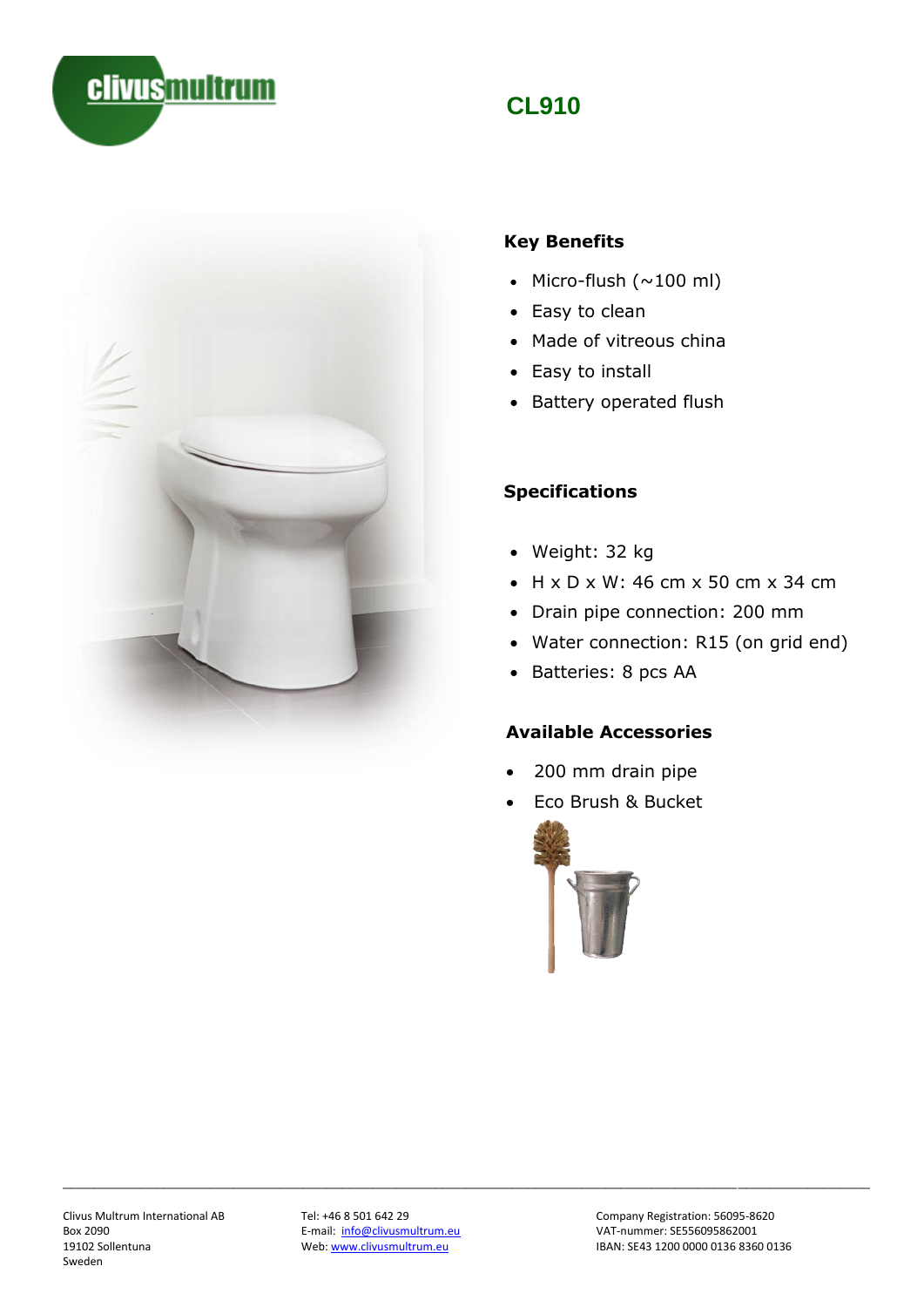

**CL910**

E-mail: [info@clivusmultrum.eu](mailto:info@clivusmultrum.eu)<br>Web: www.clivusmultrum.eu

\_\_\_\_\_\_\_\_\_\_\_\_\_\_\_\_\_\_\_\_\_\_\_\_\_\_\_\_\_\_\_\_\_\_\_\_\_\_\_\_\_\_\_\_\_\_\_\_\_\_\_\_\_\_\_\_\_\_\_\_\_\_\_\_\_\_\_\_\_\_\_\_\_\_\_\_\_\_\_\_\_\_\_\_\_\_\_\_\_\_\_\_\_\_\_\_\_\_\_\_\_\_\_\_

Clivus Multrum International AB Tel: +46 8 501 642 29 Company Registration: 56095-8620<br>Box 2090 Company Registration: 56095-862001 IBAN: SE43 1200 0000 0136 8360 0136